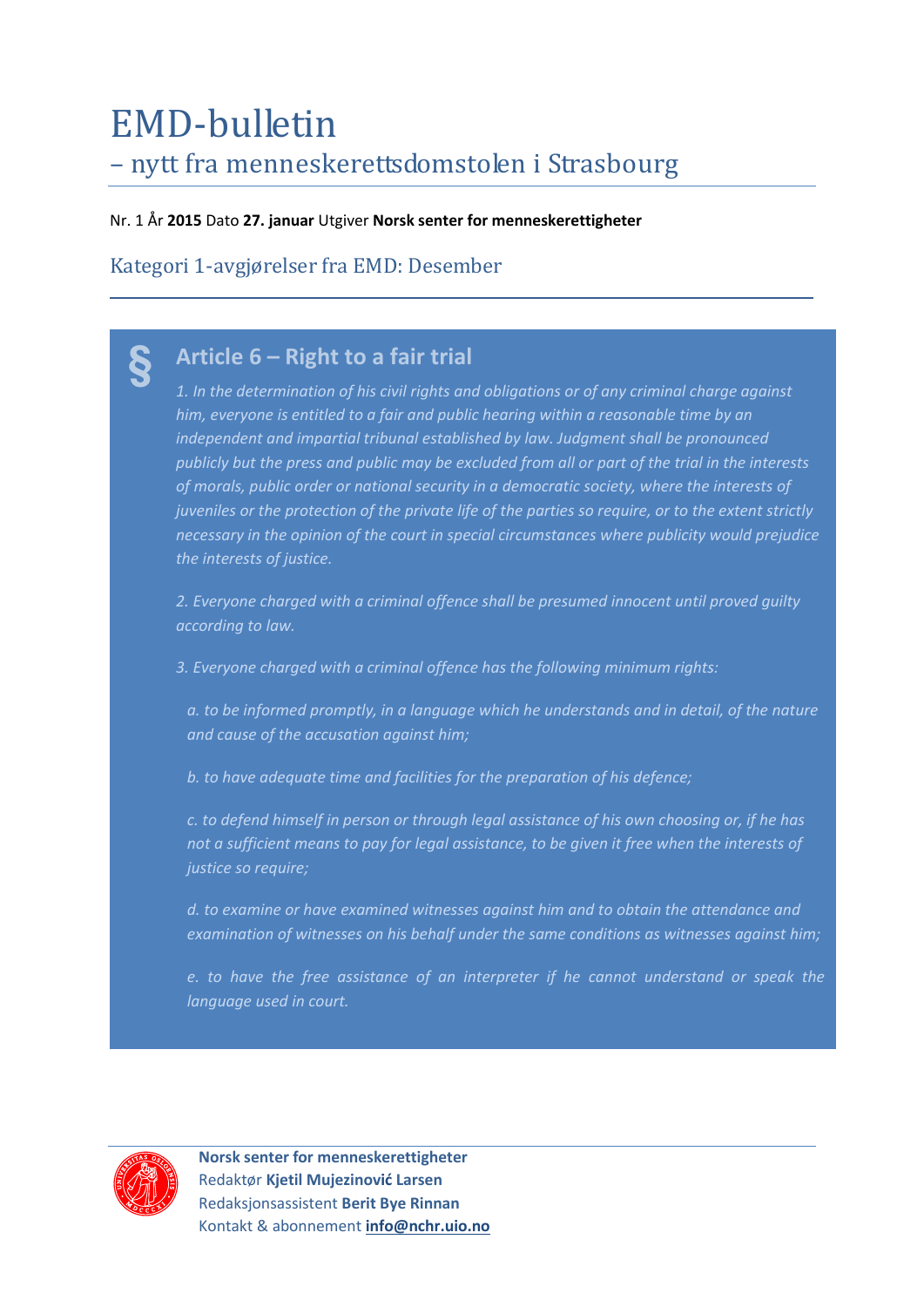## **[BATTISTA](http://hudoc.echr.coe.int/sites/eng/pages/search.aspx?i=001-148683) v. ITALY**

**Date:** 02/12/2014 **Application no.:** 43978/09

**Articles:** 35; 41; P4-2 ; P4-2-2 ; P4-2-3

**Conclusion:** Remainder inadmissible; Violation of Article 2 of Protocol No. 4 - Freedom of movement-{general} (Article 2 para. 2 of Protocol No. 4 - Freedom to leave a country); Non-pecuniary damage - award

The case concerned the fact that it was impossible for Mr. Battista, the applicant, to obtain a passport or an identity card valid for travel abroad on account of his failure to pay maintenance for his children.

The Court found in particular that Mr. Battista had been subjected to an automatic blanket measure of indefinite duration. It also noted that there had been no fresh examination of the reasons for the measure, or its proportionality, since the case had begun.

The Court concluded that the automatic imposition of such a measure, on an indefinite basis and without taking Mr. Battista's individual circumstances into account, could not be considered necessary in a democratic society, and entailed a violation of the Convention.

Norsk sammendrag på [Lovdata.no](https://lovdata.no/dokument/EMDN/avgjorelse/emdn-2009-43978-itali)

## **[DUBSKÁ and KREJZOVÁ v. THE CZECH REPUBLIC](http://hudoc.echr.coe.int/sites/eng/pages/search.aspx?i=001-148632)**

**Date:** 11/12/2014 **Application no.:** 28859/11; 28473/12

**Articles:** 8; 8-1; 8-2; 35

**Conclusion:** No violation of Article 8 – Right to respect for private and family life (Article 8-1 - Respect for private life)

The case concerned the prohibition under Czech law on midwives assisting home births.

The Court took into consideration, in particular, that there was no European consensus on whether or not to allow home births, and that this question involved the allocation of financial resources, for example for an adequate emergency system for home births. It concluded that States had a lot of room for manoeuvre ("margin of appreciation") in regulating this issue. Moreover, the applicants did not have to bear a disproportionate burden on account of the fact that they could only be assisted by a medical professional if giving birth in a hospital.

Norsk sammendrag på [Lovdata.no](https://lovdata.no/dokument/EMDN/avgjorelse/emdn-2011-28859-tsjek)

### **[IBRAHIM and OTHERS v. THE UNITED KINGDOM](http://hudoc.echr.coe.int/sites/eng/pages/search.aspx?i=001-148676)**

**Date:** 16/12/2014 **Application no.:** 50541/08; 50571/08; 50573/08; 40351/09

**Articles:** 6; 6+6-3-c; 6-1; 6-3; 6-3-c

**Conclusion:** No violation of Article 6+6-3-c - Right to a fair trial (Article 6 - Criminal proceedings Article 6-1 - Fair hearing) (Article 6 - Right to a fair trial Article 6-3 - Rights of defence Article 6-3-c -

Side 2 EMD-bulletin Nr. 1 År 2015 Norsk senter for menneskerettigheter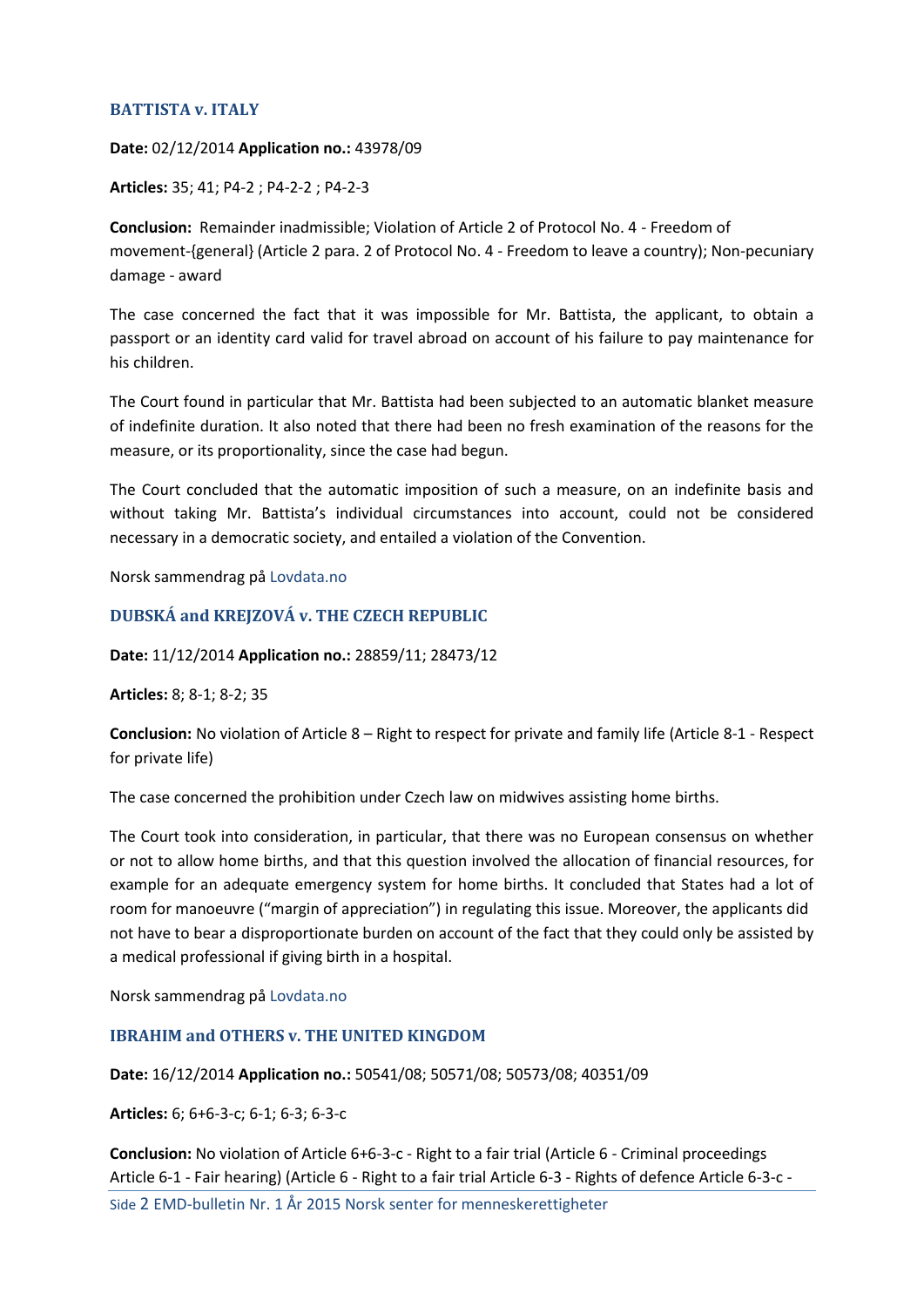Defence through legal assistance); No violation of Article 6+6-3-c - Right to a fair trial (Article 6 - Criminal proceedings Article 6-1 - Fair hearing) (Article 6 - Right to a fair trial Article 6-3 - Rights of defence Article 6-3-c - Defence through legal assistance)

On 21 July 2005 four bombs were detonated on the London transport system but failed to explode. The perpetrators fled the scene and a police investigation immediately commenced. The first three applicants, Mr Ibrahim, Mr Mohammed and Mr Omar, were arrested on suspicion of having detonated three of the bombs. Mr Abdurahman, the fourth applicant, was initially interviewed as a witness in respect of the attacks but it subsequently became apparent that he had assisted one of the bombers after the failed attack and, after he had made a written statement, he was also arrested. All four applicants were later convicted of criminal offences. The case concerned the temporary delay in providing the applicants with access to a lawyer, in respect of the first three applicants, after their arrests, and, as regards the fourth applicant, after the police had begun to suspect him of involvement in a criminal offence but prior to his arrest; and the admission at their subsequent trials of statements made in the absence of lawyers.

The Court noted that two weeks earlier, suicide bombers had detonated their bombs on the London transport system, killing fifty-two people and injuring countless more. It was satisfied that, at the time of the four applicants' initial police interviews, there had been an exceptionally serious and imminent threat to public safety, namely the risk of further attacks, and that this threat provided compelling reasons justifying the temporary delay in allowing the applicants' access to lawyers. It also found that no undue prejudice had been caused to the applicants' right to a fair trial by the admission at their trials of the statements they had made during police interviews and before they had been given access to legal assistance. The Court took into account the counterbalancing safeguards contained in the national legislative framework, as applied in each of the applicants' cases; the circumstances in which the statements had been obtained and their reliability; the procedural safeguards at trial, and in particular the possibility to challenge the statements; and the strength of the other prosecution evidence. In addition, as concerned the fourth applicant, who had made selfincriminating statements during his police interview, the Court emphasised the fact that he had not retracted his statements even once he had consulted a lawyer but had continued to rely on his statement in his defence up until his request that it be excluded at trial.

Norsk sammendrag på [Lovdata.no](https://lovdata.no/dokument/EMDN/avgjorelse/emdn-2008-50541-storb)

## Avgjørelser mot Norge: Desember

### **N.A. [v. NORWAY](http://hudoc.echr.coe.int/sites/eng/pages/search.aspx?i=001-148642)**

**Date:** 18/12/2014 **Application no.:** 27473/11

**Articles:** 6; 6-1; 6-2

**Conclusion:** No violation of Article 6 - Right to a fair trial (Article 6-2 – Charged with a criminal offence); No violation of Article 6 - Right to a fair trial (Article 6 – Civil proceedings Article 6-1 – Fair hearing)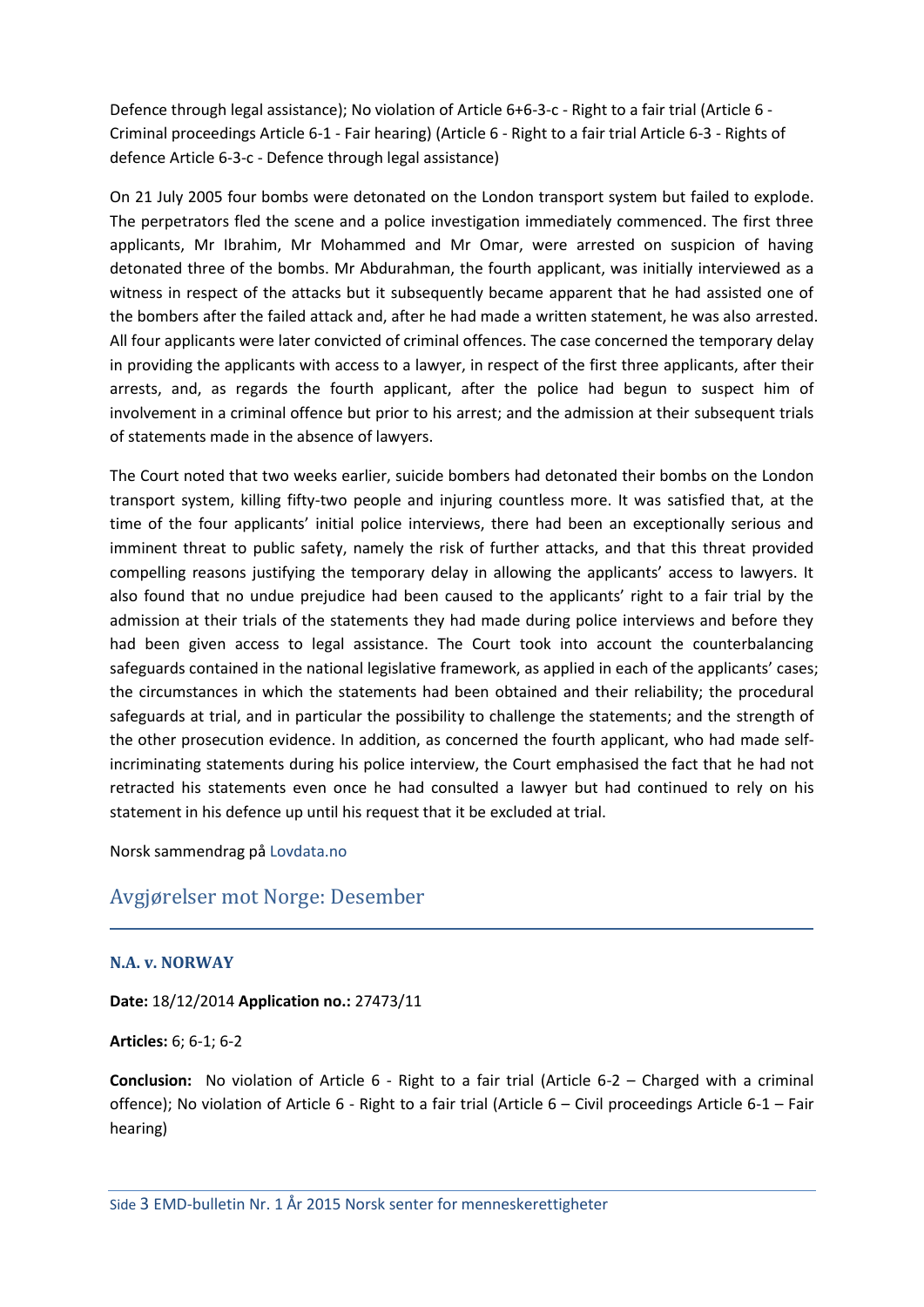The applicant, Ms N.A., is a Norwegian national who was born in 1986 and lives in Norway. The case concerned her complaint that she had been ordered to pay compensation to her children for having caused injuries to them, although she had been acquitted of the related criminal charges.

The Court noted that in holding the applicant liable to pay compensation, the High Court, considering the evidence of the case as a whole, found it clearly probable that the applicant (and her former husband) had ill-treated their children or had aided and abetted in doing so by consent or by incitement to the acts. It further held that the physical and psychological injuries sustained by the children had been a direct consequence of the ill-treatment and that it had been foreseeable to the applicant (and her former husband) that serious injuries could occur in the case of such small children.

Although the High Court's reasoning on compensation was relatively succinct and did not identify the person or persons who had perpetrated the ill-treatment, the Court found that Article 6 § 1 does not require a detailed answer to every argument. On the approach adopted by the High Court, it was sufficient for holding the applicant liable that she had consented to the reprehensible acts. The Court, having regard to the entirety of the domestic proceedings, to the High Court's role in these and to the nature of the task it was required to carry out, as well as the manner in which the applicants' interests were presented and protected before it, was satisfied that the latter stated adequate reasons for its decision ordering her to pay compensation. These reasons were sufficient to afford the applicant an opportunity to make effective use of her right to appeal to the Supreme, of which she indeed availed herself by appealing against the High Court's reasoning regarding the assessment of the evidence.

### Norsk sammendrag på [Lovdata.no](https://lovdata.no/dokument/EMDN/avgjorelse/emdn-2011-27473-norge)

# **Nyttige lenker +**

- [Hudoc: EMDs database over egne avgjørelser](http://www.echr.coe.int/Pages/home.aspx?p=caselaw/HUDOC&c=)
- [Lovdata: EMD-sammendrag på norsk](http://www.lovdata.no/avg/emdn/index.html)
- [Informasjon om klage til EMD](http://www.echr.coe.int/Pages/home.aspx?p=applicants&c=#n1357809840531_pointer)
- [Norsk senter for menneskerettigheters EMK-sider](http://www.jus.uio.no/smr/om/nasjonal-institusjon/emd/)
- [Norsk senter for menneskerettigheters bibliotek](http://www.jus.uio.no/smr/tjenester/bibliotek/)
- [EMD-bulletins internettsider](http://www.jus.uio.no/smr/om/nasjonal-institusjon/publikasjoner/emd-bulletin/index.html)

## Månedens utvalgte: N.A. v. Norway

#### **Fakta:**

Klageren var en norsk statsborger som i september 2009 sammen med sin tidligere mann ble tiltalt for å ha forårsaket alvorlig skade på parets datter, herunder livstruende hodeskader som resulterte i varig hjerneskade. De to ble også tiltalt for ved gjentatte anledninger å ha utøvet vold mot sønnen,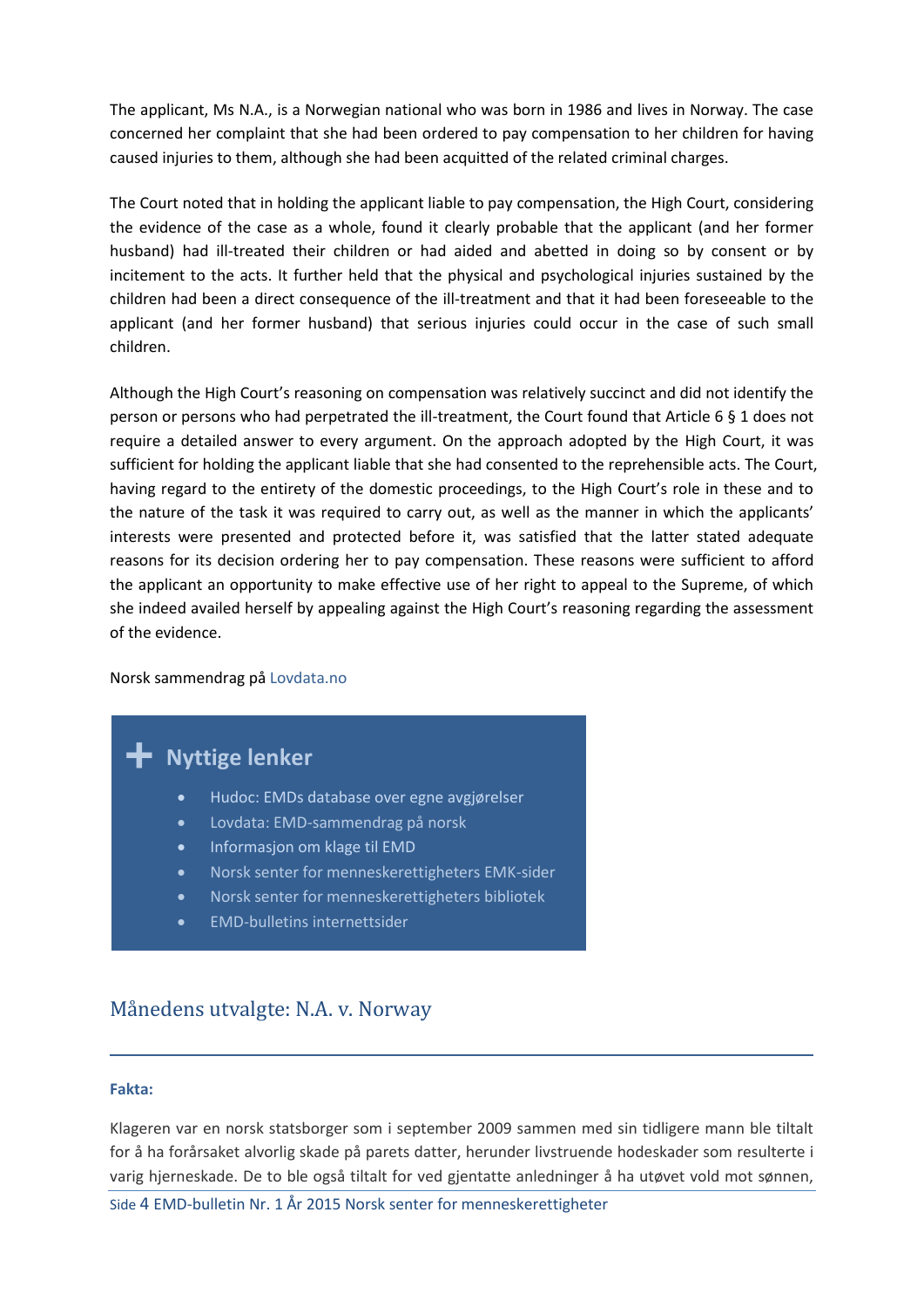som på det aktuelle tidspunktet var mindre enn tre år gammel. Etter først å ha blitt dømt etter tiltalen i januar 2010, ble de to frikjent i september 2010 etter anke. I ankeavgjørelsen fant lagmannsretten samtidig at de to var erstatningsansvarlige overfor begge barna. Den videre anken for Høyesterett ble nektet fremmet i november 2010.

#### **Anførsler:**

Klageren anførte krenkelse av artikkel 6(2) under henvisning til at uskyldspresumsjonen var krenket. Hun viste til at lagmannsretten hadde knyttet avgjørelsen av erstatningsspørsmålet tett til straffesaken, der hun var frikjent. Klageren anførte også krenkelse av artikkel 6(1), under henvisning til at rettergangen var urettferdig idet lagmannsretten ikke hadde gitt tilstrekkelig begrunnelse for avgjørelsen om å tilkjenne erstatning.

Staten imøtegikk klagerens anførsler.

#### **Domstolens vurderinger:**

I behandlingen av artikkel 6(2) uttalte Domstolen innledningsvis at den, i likhet med i tidligere sammenliknbare saker, ikke fant at erstatningssaken medførte en «straffesiktelse» etter de såkalte Engelkriteriene. Domstolen måtte derfor vurdere om artikkel 6(2) kom til anvendelse på et annet grunnlag, særlig hvorvidt erstatningssaken likevel var knyttet til straffesaken på en slik måte at den falt innenfor artikkelens virkeområde. I denne vurderingen var beslutningstakerens språkbruk av avgjørende betydning. Domstolen måtte nærmere bestemt ta stilling til hvorvidt den nasjonale domstolens avgjørelse i erstatningssaken inneholdt uttalelser som tilskrev klageren et straffansvar.

I den foreliggende saken var det ikke tilstrekkelig til å bringe saken innenfor virkeområdet til artikkel 6(2) at lagmannsretten hadde behandlet erstatningsspørsmålet og straffespørsmålet i samme avgjørelse, da dette var en naturlig følge av at begge spørsmål var reist i samme saksgang. Domstolen bemerket at lagmannsretten behandlet de to spørsmålene i klart atskilte deler av dommen og anså at lagmannsretten bevisst søkte å distansere resonnementet i erstatningsspørsmålet fra straffesaken. I denne sammenheng viste Domstolen blant annet til at lagmannsretten i sin vurdering hadde forklart

at frifinnelse i straffesaken ikke utelukket muligheten for kompensasjon til offeret på grunnlag av en mindre streng bevisbyrde, såfremt grensene for uskyldspresumsjonen i artikkel 6(2) ble respektert. Domstolen skjelnet ikke noe i lagmannsrettens spesifikke begrunnelse hva gjaldt erstatningsspørsmålet som kunne sees som en fastleggelse av straffansvar, verken i beskrivelsen av faktum eller i vurderingen av dette. Det var heller ingen annen tilknytning mellom

Har du eller spørsmål? Send mail til: info@nchr.uio.no **?**

straffespørsmålet og erstatningsspørsmålet som kunne rettferdiggjøre at forholdet falt under artikkel 6(2). Domstolen fant etter dette at artikkel 6(2) ikke kom til anvendelse og at det derfor ikke forelå noen krenkelse av denne bestemmelsen.

Hva gjaldt artikkel 6(1), bemerket Domstolen at det avgjørende var om kravene etter bestemmelsen, slik tolket i Domstolens rettspraksis, var etterlevet. I den foreliggende saken var lagmannsrettens resonnement i erstatningsspørsmålet relativt kortfattet, og gjerningspersonene bak mishandlingen ble ikke klart identifisert. Domstolen bemerket imidlertid at artikkel 6(1) ikke krever et detaljert svar på enhver anførsel, og for lagmannsrettens tilnærming var det tilstrekkelig for å ilegge erstatningsansvar at klageren hadde samtykket til de klanderverdige handlingene. I lys av den